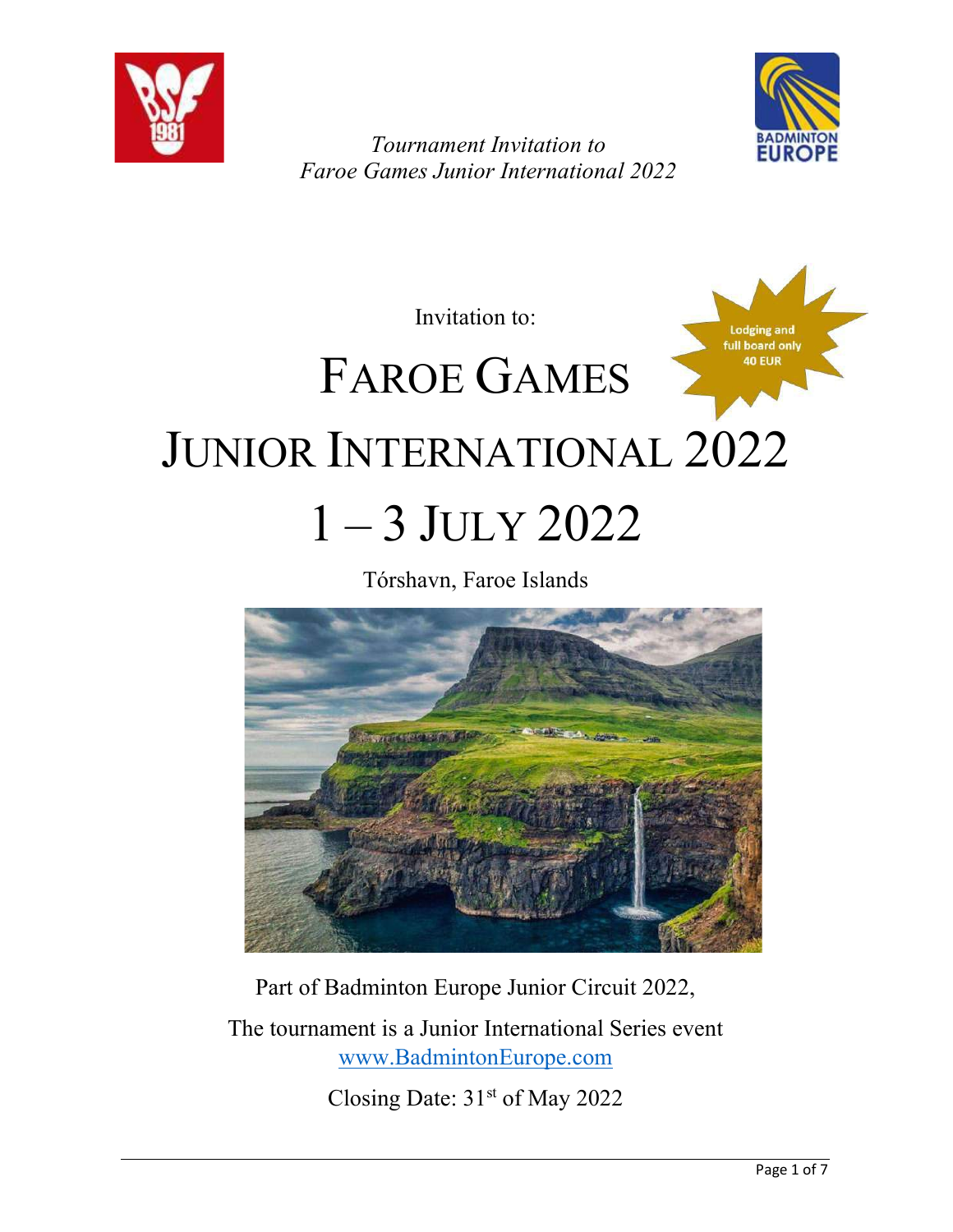



| PRESENTED AND        | Faroe Island Badminton Association (member of Badminton                                                                                                                  |                                                                                                         |  |
|----------------------|--------------------------------------------------------------------------------------------------------------------------------------------------------------------------|---------------------------------------------------------------------------------------------------------|--|
| <b>ORGANIZED BY:</b> | Europe Confederation)                                                                                                                                                    |                                                                                                         |  |
|                      | Address:                                                                                                                                                                 | ISF-husid, Á Frælsinum 30, FO-100 Tórshavn                                                              |  |
|                      | Contact:                                                                                                                                                                 | Peter Gram                                                                                              |  |
|                      | Phone:                                                                                                                                                                   | +298 598745                                                                                             |  |
|                      | Email:                                                                                                                                                                   | $peter(a)$ bsf.fo                                                                                       |  |
|                      | Website:                                                                                                                                                                 | https://bsf.fo and https://foroyaleikir.fo                                                              |  |
| <b>VENUE:</b>        |                                                                                                                                                                          | Høllin á Hálsi, Tórshavn                                                                                |  |
|                      |                                                                                                                                                                          | The tournament will be played on 4 courts. Two on mats and two on<br>floor marked solely for badminton. |  |
| CONDITIONS:          | Faroe Games Junior International form a part of the BEC Junior<br>Circuit. Regulations are in accordance with the BEC Junior Circuit<br>Regulations and BWF regulations. |                                                                                                         |  |
| DATES:               | Friday 1 <sup>st</sup> of July from 9:00 am. Saturday from 9:00am. Semi-finals<br>will start at 9:00 am on Sunday and finals will not start before 1:00<br>pm.           |                                                                                                         |  |

#### SCHEDULE OVERVIEW:

|           |        | Round 64 Round 32 Round 16 |         | QF | SF | Final  |
|-----------|--------|----------------------------|---------|----|----|--------|
| $MS - 48$ | 16     | 16                         | 8       |    |    |        |
| $WS - 48$ | 16     | 16                         | 8       |    |    |        |
| $MD-32$   |        | 16                         |         | 4  |    |        |
| $ND - 32$ |        | 16                         | 8       | 4  |    |        |
| $XD - 32$ |        | 16                         | g       |    |    |        |
| Total     | 88     | 84                         |         |    | 15 |        |
|           | Friday |                            | Satuday |    |    | Sunday |

CATEGORIES: U19 (Official Badminton Europe Junior Circuit Tournament)

EVENTS: Men's (MS) and women's (WS) singles, men's (MD) and women's (WD) doubles and mixed doubles (XD). According to BWF rules, players born in 2004 or later (U19) can be accepted. The maximum number of competitors accepted in the tournament is:

- 48 players in men's and women's singles
- 32 pairs in men's and women's doubles
- 32 pairs in mixed doubles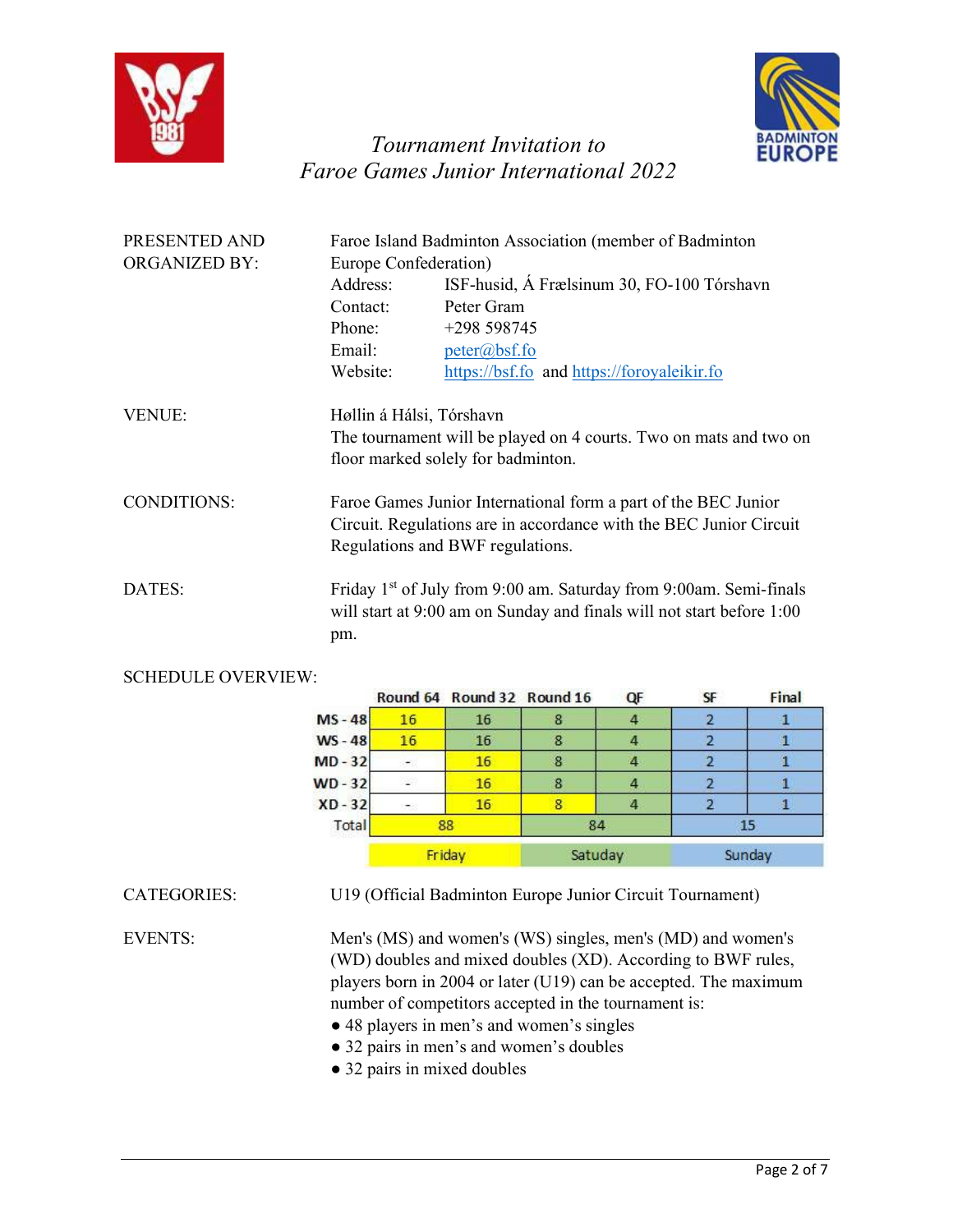



|                      | No qualifications will be played before the main draw. If there are more entries for<br>an event than will be accepted, the players/pairs will qualify for the main draw in<br>accordance with BEC Junior Circuit Regulations 6.1.5.<br>In accordance with regulation $\S 9.2$ and $\S 9.3$ in BWF Statutes, Section 5.3.3.2:<br>World Junior Ranking System, an event must contain at least 8 (eight) competitors<br>in the first published version of the main draw. If the required number of<br>competitors is not met in the first published version of the main draw, this particular<br>event shall not count towards any ranking. In accordance with regulation § 9.4 in<br>BWF Statutes, Section 5.3.3.2: World Junior Ranking System, an event must contain<br>at least 1 (one) entry from a Member other than the hosting Member in the first<br>published version of the main draw. If an event does not contain at least 1 (one)<br>entry from a Member other than the hosting Member in the first published version of<br>the main draw, this particular event shall not count towards any ranking.<br>BADMINTON EUROPE is not liable for any costs incurred by third persons<br>(players, coaches, umpires, team managers etc.) because of an event not having<br>enough competitors to count for the rankings. |  |
|----------------------|--------------------------------------------------------------------------------------------------------------------------------------------------------------------------------------------------------------------------------------------------------------------------------------------------------------------------------------------------------------------------------------------------------------------------------------------------------------------------------------------------------------------------------------------------------------------------------------------------------------------------------------------------------------------------------------------------------------------------------------------------------------------------------------------------------------------------------------------------------------------------------------------------------------------------------------------------------------------------------------------------------------------------------------------------------------------------------------------------------------------------------------------------------------------------------------------------------------------------------------------------------------------------------------------------------------------------------|--|
| <b>CLOSING DATE:</b> | Tuesday 31 <sup>st</sup> of May 2022 at 23:59 BWF HQ time (16:59 UTC)                                                                                                                                                                                                                                                                                                                                                                                                                                                                                                                                                                                                                                                                                                                                                                                                                                                                                                                                                                                                                                                                                                                                                                                                                                                          |  |
| <b>ENTRIES:</b>      | BWF Online Entry system. Entries must be made directly by a<br>Member of which the player/pair is a member.<br>https://bwf.tournamentsoftware.com/tournament/4A143B0D-0541-<br>4F67-9EAF-97A5692C4C73<br><b>Compliance with General Competition Regulations (GCR) Clause</b><br>7.9: "In making or authorizing entries, the Member concerned is<br>reconfirming its acceptance, and acceptance by the Players being<br>entered, of the BWF's regulations and Disciplinary processes."<br>The entries should be accompanied by an email to $FGJ12022@bsf.$ for<br>specifying travel information and accommodation needs.                                                                                                                                                                                                                                                                                                                                                                                                                                                                                                                                                                                                                                                                                                        |  |
| <b>ENTRY FEES:</b>   | The entry fees for the tournament are (shuttles included):<br>$\bullet$ Singles:<br>EUR 30.00 per player.<br>• Doubles:<br>EUR 20.00 per player.<br>The entry fees also cover sign on fee for the Faroe Games. See more<br>on page 7.<br>Organizer:<br>Badmintonsamband Føroya, BSF<br>Bank:<br><b>EIK BANKI</b><br><b>IBAN:</b><br>FO8091 8100 0422 5912<br>SWIFT:<br><b>EIKBFOTF</b><br>Denmark:<br>9181-4225921                                                                                                                                                                                                                                                                                                                                                                                                                                                                                                                                                                                                                                                                                                                                                                                                                                                                                                             |  |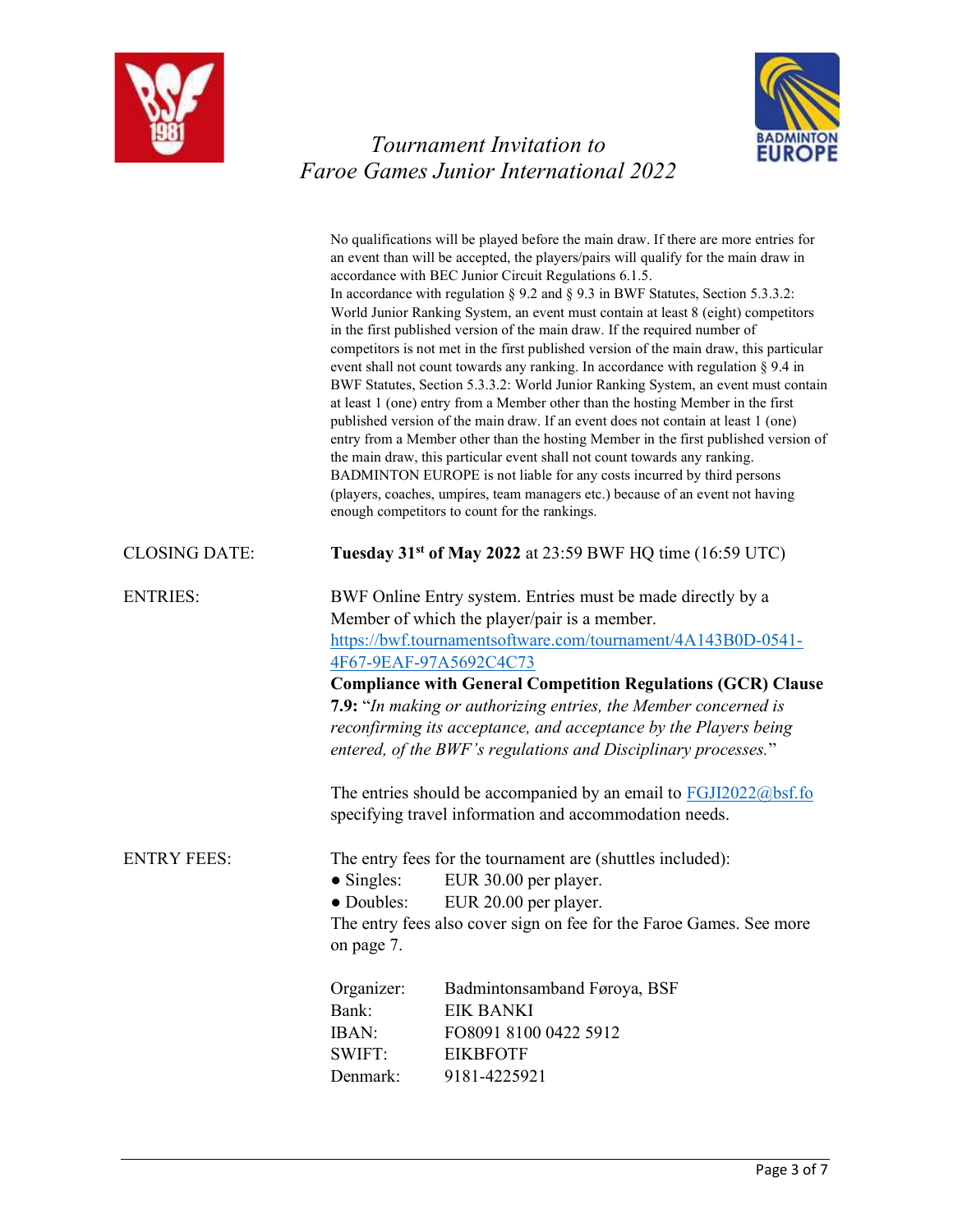



The Member is responsible for paying the entry fees. The entry fees become due if a player is entered and has not been withdrawn when the entry deadline passes. It is recommended that the entry fees are paid by bank transfer, but the organizers can accept cash payment at tournaments.

| <b>SEEDING AND DRAW:</b>                  | Seeding and draw will be done by Badminton Europe June 14th<br>according to BWF World Junior Ranking.                                                                                                                                                                                                                                                                                                                                                                                                |
|-------------------------------------------|------------------------------------------------------------------------------------------------------------------------------------------------------------------------------------------------------------------------------------------------------------------------------------------------------------------------------------------------------------------------------------------------------------------------------------------------------------------------------------------------------|
| VISA:                                     | Members must apply their VISA (if needed) in time. If you have<br>problems with VISA, contact the Danish consulate in your country for<br>more information.                                                                                                                                                                                                                                                                                                                                          |
| PRIZES:                                   | For winners and runners up. The Prize ceremony will take place on<br>Sunday afternoon.                                                                                                                                                                                                                                                                                                                                                                                                               |
| <b>ADVERTIZING AND</b><br><b>CLOTHING</b> | Color, design, lettering and advertising on clothing shall be regulated<br>according to the BWF Statutes, section 5.2.3 Junior Competition<br>Regulations §12 to 16. It is mandatory for the semi-finals and finals<br>that partners in doubles wear the same color of the t-shirt and<br>shorts/skirts. Violating these regulations regarding clothing will be<br>penalized with an administrative fine of 50,00 EUR. In applying these<br>regulations, the decision of the Referee shall be final. |
| <b>REFEREE:</b>                           | The tournament referee is Jean-Marc Chancerel (France).<br>Phone: +33 6 20 66 75 85; Email: jeanmarc.chancerel@gmail.com                                                                                                                                                                                                                                                                                                                                                                             |
| <b>OTHER INFORMATION:</b>                 | <b>Shuttles:</b> YONEX AEROSENSA 30 will be used in the tournament.                                                                                                                                                                                                                                                                                                                                                                                                                                  |
|                                           | Physio: Physiotherapy at a fair price will be available in the venue.                                                                                                                                                                                                                                                                                                                                                                                                                                |
|                                           | Doping Control: Doping control in badminton, in accordance with<br>BWF Anti-Doping Regulations, is conducted out-of-competition and<br>in-competition with the collection of urine and/or blood samples.                                                                                                                                                                                                                                                                                             |
|                                           | Athletes are responsible for any substance found in their body. Before<br>an athlete takes any medication, they should check with their doctor,<br>and if necessary, get a Therapeutic Use Exemption (TUE).                                                                                                                                                                                                                                                                                          |
|                                           | For more information about anti-doping, please visit the BWF<br>website: https://corporate.bwfbadminton.com/integrity/anti-doping-<br>overview/                                                                                                                                                                                                                                                                                                                                                      |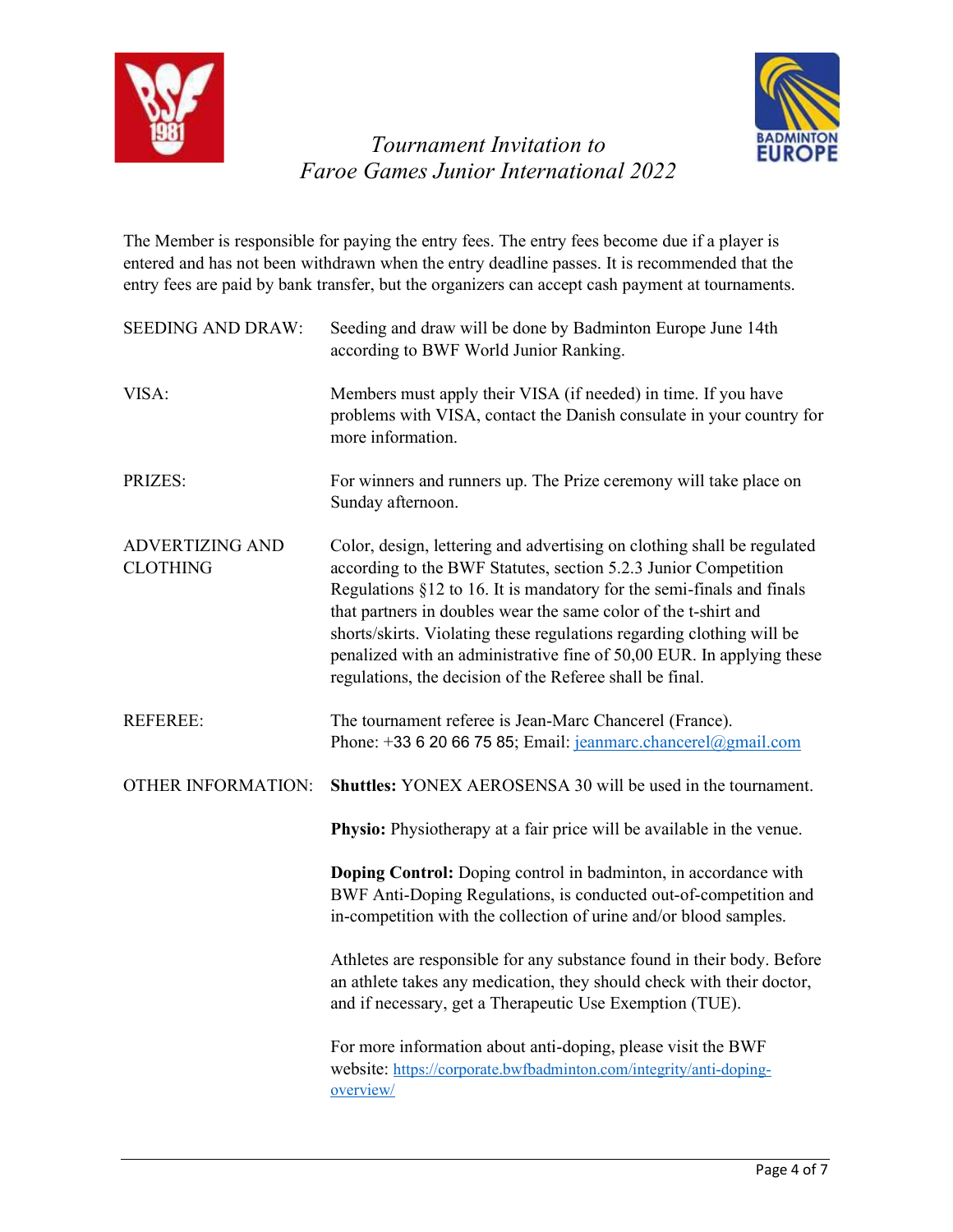



 Badminton Integrity: Section 2.4 of the BWF Statutes (Code of Conduct in Relation to Betting, Wagering and Irregular Match Results) relates to anti-corruption and anti-match manipulation, and this code applies to all participants at this tournament.

To protect the integrity of BWF sanctioned tournaments, participants are not allowed to bet in any way on badminton matches, respect the principle of fair play, and shall not attempt to influence the course or result of a game or match.

Every person has an obligation to report to the BWF any approaches by anyone to gather inside information or to change the outcome of a matches.

For more information, please refer to BWF's website: https://corporate.bwfbadminton.com/integrity/anti-match-fixingoverview/

PRACTICE FACILITIES: Available Thursday 30th of June 2022 from 10:00 to 22:00, at Badmintonhøllin (300 meters from main venue). For booking a practice court, please e-mail peter@bsf.fo no later than June  $15<sup>th</sup>$ 

#### TOURNAMENT WEB SITE: https://bsf.fo/FGJI2022/

| OFFICIAL POINT OF<br><b>ARRIVAL:</b> | Vagar Airport, located 45 min from Tórshavn                                                                                                                                                                                                                                                                                               |
|--------------------------------------|-------------------------------------------------------------------------------------------------------------------------------------------------------------------------------------------------------------------------------------------------------------------------------------------------------------------------------------------|
| ACCOMMODATION:                       | The tournament is an integrated part of Faroe Games 2022.<br>All participants, relatives and coaches of the Faroe Games are offered<br>accommodation at a nearby public school from Wednesday evening to<br>Monday morning. The accommodation includes a mattress, but you<br>must bring your own sleeping bag, pillow and sleeping mask. |
|                                      | The price for accommodation, breakfast, lunch pack and dinner (at<br>venue) is only 40 EUR per day. Payment must be made in advance<br>using same banking information as for entry fees.                                                                                                                                                  |
|                                      | Booking must be made no later than May $31st$ , entry deadline for the<br>tournament by sending an email to $FGJI2022@bsf.f.$                                                                                                                                                                                                             |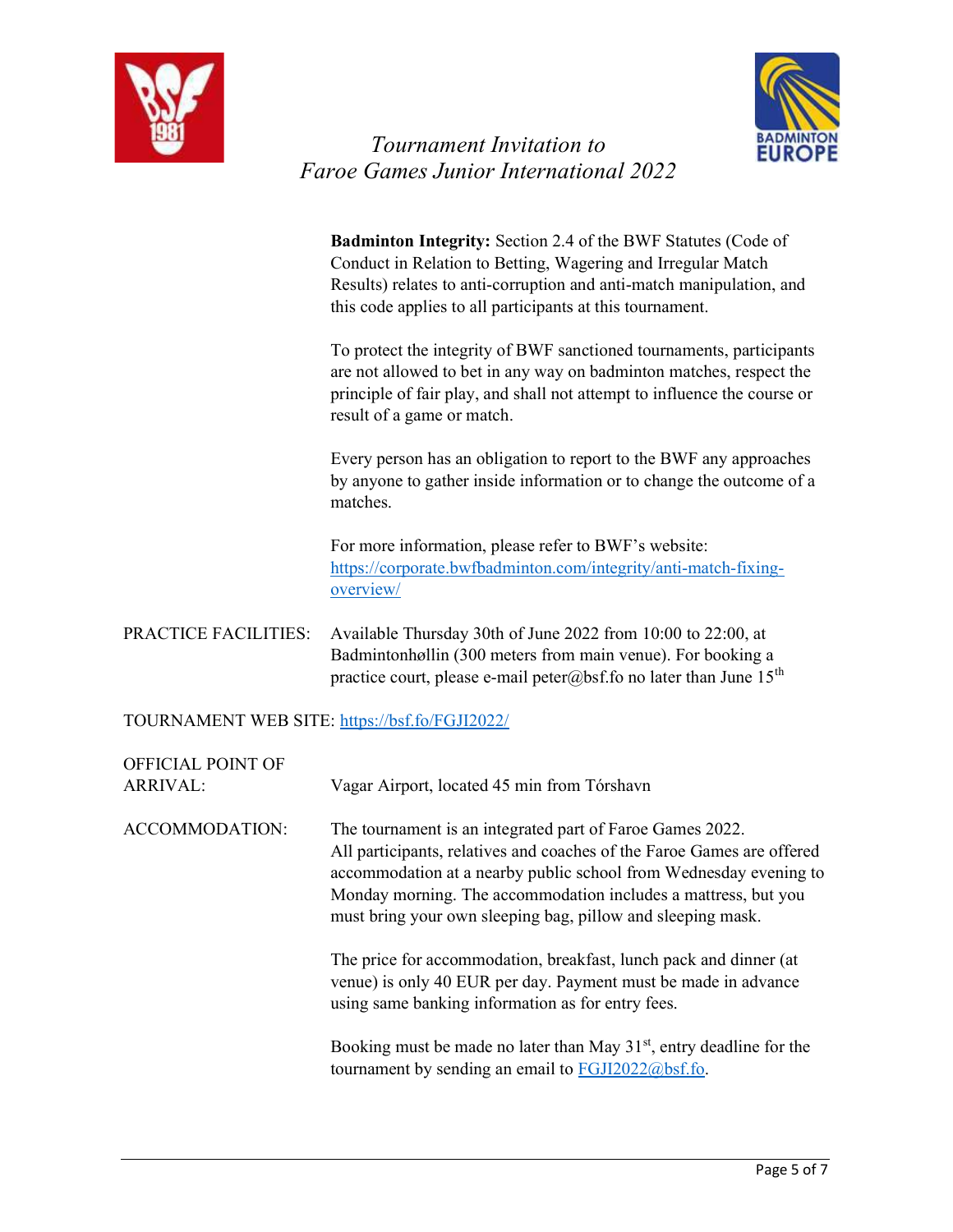



|                                       | <b>Transportation request:</b><br><b>Practice court booking:</b><br><b>Online withdrawal:</b><br>Seeding and draw:<br>Team manager meeting:<br><b>Tournament starts:</b>                                                 | Sunday, June 12th<br>Sunday, June 12th<br>Monday, June 13th<br>Tuesday, June 14th<br>Thursday, June 30th @ 20:00<br>Friday, July 1st @09:00 |  |
|---------------------------------------|--------------------------------------------------------------------------------------------------------------------------------------------------------------------------------------------------------------------------|---------------------------------------------------------------------------------------------------------------------------------------------|--|
| <b>KEY DATES:</b>                     | <b>Entry deadline:</b><br><b>Accommodation booking:</b>                                                                                                                                                                  | Tuesday, May 31st (16:59 UTC)<br><b>Tuesday, May 31st</b>                                                                                   |  |
| <b>TEAM MANAGER</b><br><b>MEETING</b> | TMM will be held at Høllin á Hálsi, Tórshavn (main venue), June 30 <sup>th</sup><br>at 20:00.                                                                                                                            |                                                                                                                                             |  |
| <b>INSURANCE</b>                      | To be arranged individually by participants. The organizer declines<br>responsibility and covering of cost for possible injuries or other<br>damages. It is up to each participant to arrange with insurance.            |                                                                                                                                             |  |
|                                       | distance from the main venue.                                                                                                                                                                                            | All public bus transportation in Torshavn is free. The public school<br>used for accommodation and most hotels however are within walking   |  |
|                                       | for entry fees.                                                                                                                                                                                                          | Payment must be made in advance using same banking information as                                                                           |  |
|                                       | For booking of transport please contact transport@bsf.fo<br>Deadline for booking is June 12th, 2022.                                                                                                                     |                                                                                                                                             |  |
|                                       | $\bullet$ EUR 40,00 per person (round trip)                                                                                                                                                                              |                                                                                                                                             |  |
| <b>TRANSPORT:</b>                     | Official point of arrival is Vagar Airport.<br>A round trip from Copenhagen usually costs around 250-300 EUR<br>There will be transports provided between the airport and Tórshavn.<br>The fee of the transportation is: |                                                                                                                                             |  |
|                                       | It is possible to book a hotel in Torshavn, but the supply of rooms in<br>the summer is very limited.                                                                                                                    |                                                                                                                                             |  |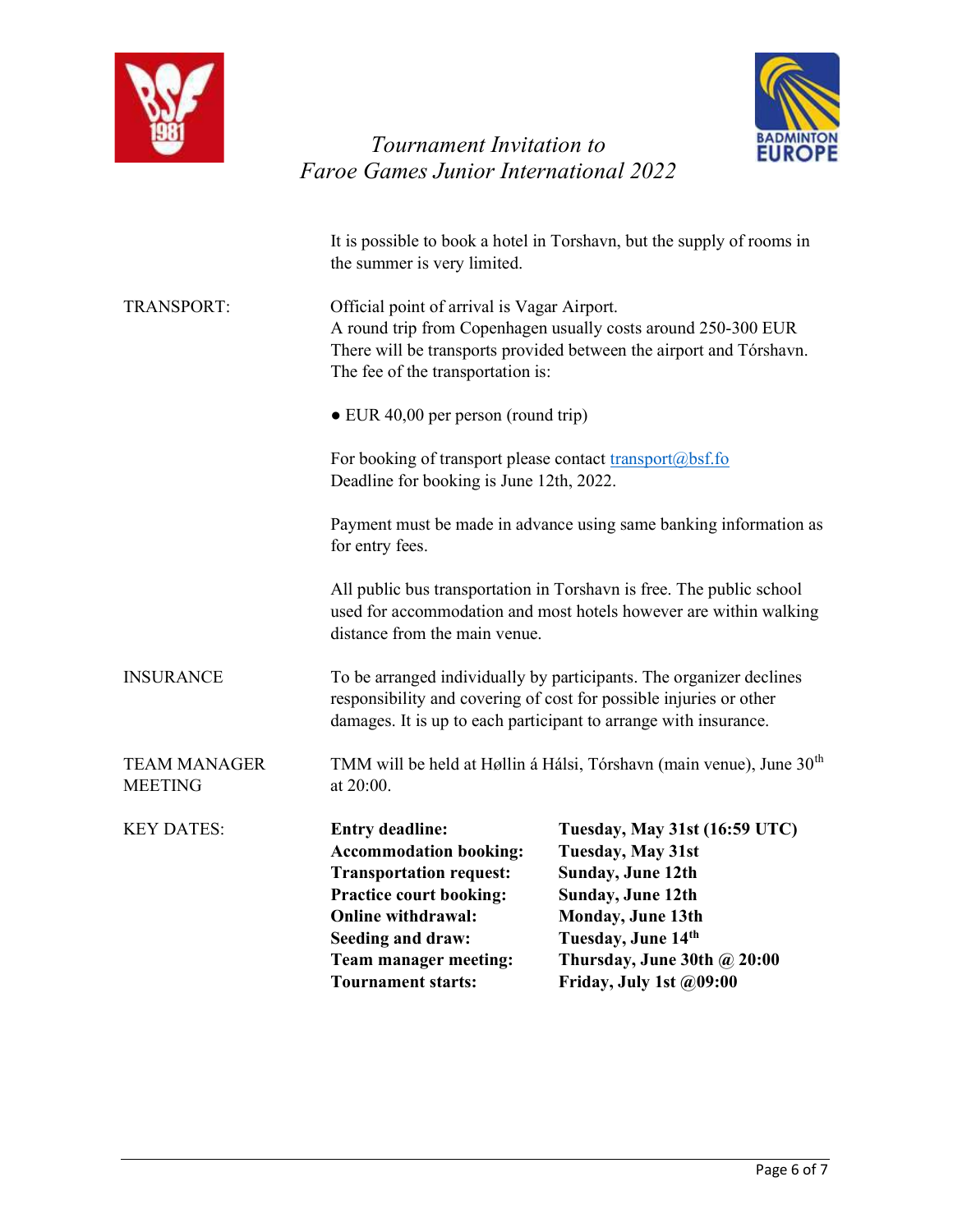



#### NOTES ON THE TOURNAMENT WITHIN THE FRAMEWORK OF FAROE GAMES

| <b>FAROE GAMES:</b>  | Faroe Games is a multisport event with about 20 sports, where the<br>probably most exotic is the "Sheepdog Trial". Each sport is free to fill<br>the four days with whatever they want within their sport. The Faroe<br>Games starts on Thursday morning with an opening ceremony in each<br>of the four cities that host the initiative, and it all ends on Sunday<br>evening with a big party in Torshavn.<br>The following 5 pages are from the Faroe Games official flyer. |
|----------------------|--------------------------------------------------------------------------------------------------------------------------------------------------------------------------------------------------------------------------------------------------------------------------------------------------------------------------------------------------------------------------------------------------------------------------------------------------------------------------------|
| <b>TEAM EVENTS:</b>  | There will be two badminton teams events. The first begins on the<br>afternoon Thursday 30 <sup>th</sup> and ends on the Friday. It is open for U15-<br>players. That is players born in 2007, 2008 or 2009. It is also open for<br>foreign players. They must however sign on to the Faroe Games using<br>the mail address $FGJI2022@bsf.fo$ no later than May 31 <sup>st</sup> , the entry<br>deadline for the Junior International tournament.                              |
|                      | The second event begins on Friday evening and ends on the Saturday<br>or Sunday. It is open for all players born in 2006 and earlier, so<br>players from the Junior International that loses their first match may<br>also participate, as they are automatically signed on to the Faroe<br>Games. They don't need to register.                                                                                                                                                |
|                      | Common to both is that the registration takes place as individuals and<br>not as a team. The teams are put together across ages and national<br>boundaries, albeit with a uniform gender distribution. Both events<br>begin with a small team building session.                                                                                                                                                                                                                |
| <b>TOURIST INFO:</b> | It may prove difficult to find affordable rental cars. Instead, you can<br>use city buses. They are free to use. There is also a fine network of<br>buses and ferries. The timetables are here: https://www.ssl.fo/en/                                                                                                                                                                                                                                                         |
|                      | In early July, it is bright almost around the clock. It may therefore be a<br>good idea to bring a sleeping mask.                                                                                                                                                                                                                                                                                                                                                              |
|                      | The following website is probably the most comprehensive site for<br>tourists going to the islands: https://www.faroeislands.fo/                                                                                                                                                                                                                                                                                                                                               |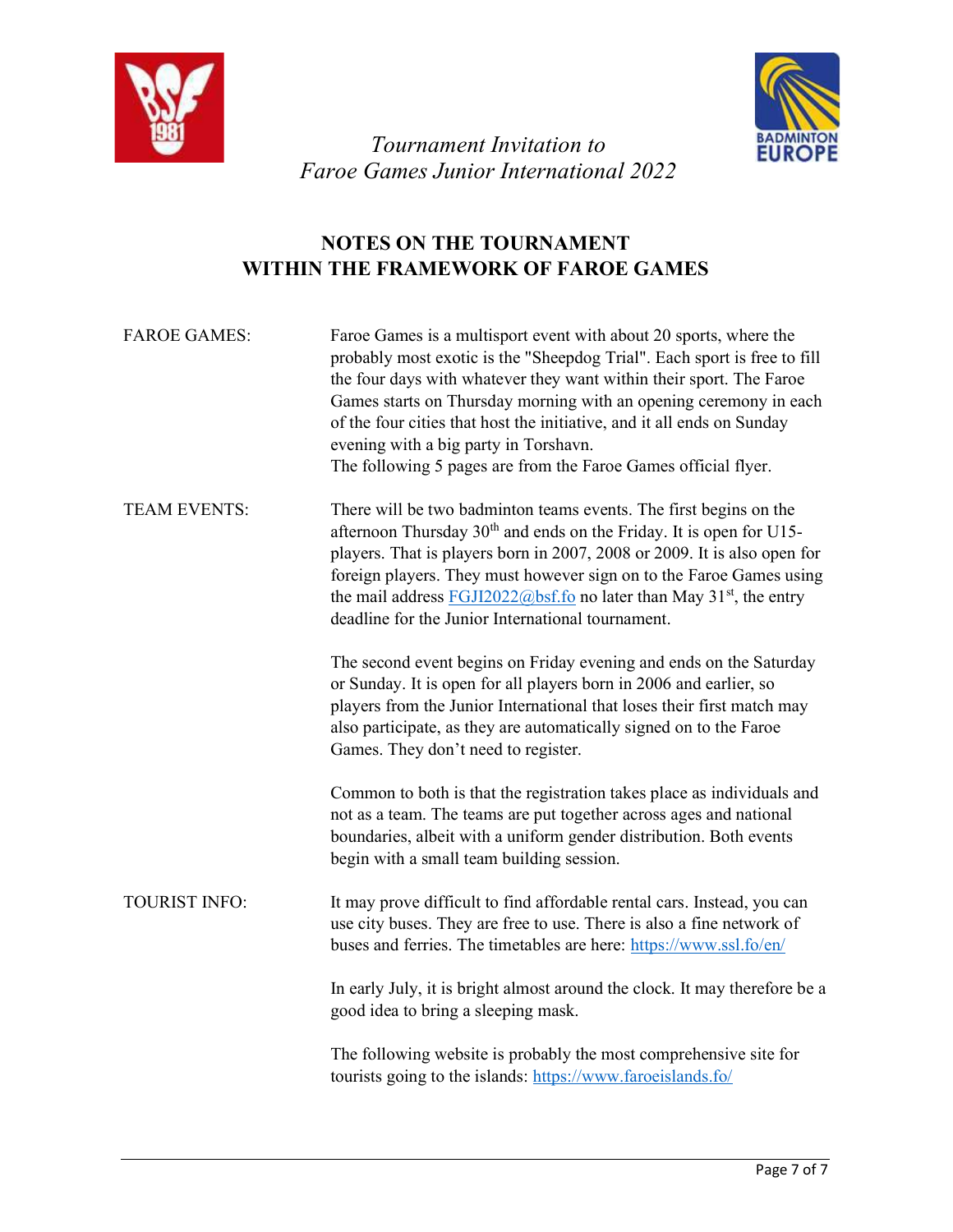





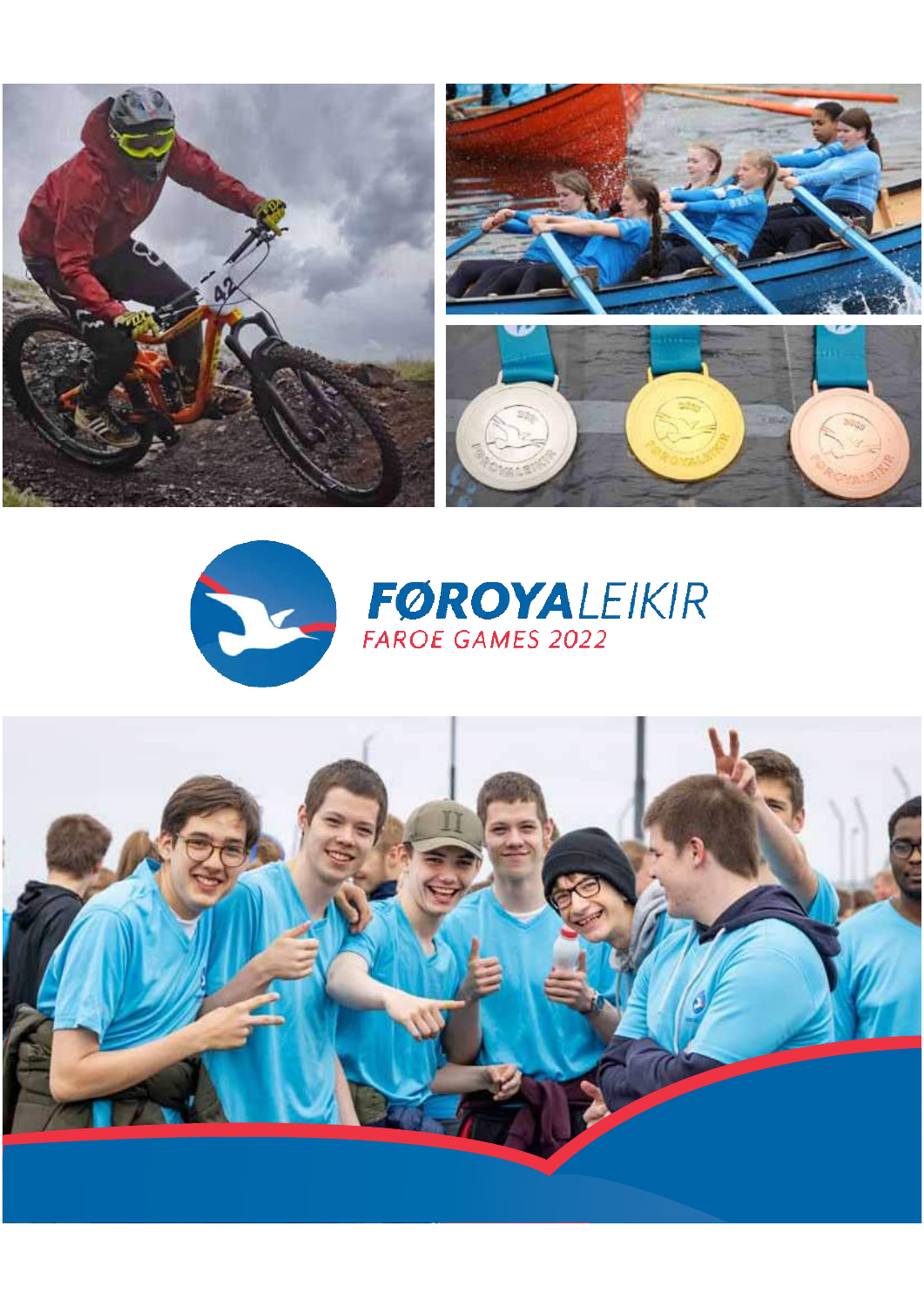#### Faroe Games

- ÍSF, The Faroese Confederation of Sports and Olympic Committee, arranges Faroe Games to provide competitions to challenge atheletes both Faroese and foreign.
- The event will be held the 30th of June 3rd of July 2022 and all sporting associations under ÍSF will participate.
- Faroe Games were held for the first time in 2021.
- Starting in 2022, Faroe Games will be held bi-annually.

#### Event specifications

- Sporting events will be held in Tórshavn, Klaksvík, Runavík and Vágur.
- Accommodation and food can be ordered.
- Accommodation will be in the local area.
- Faroe Games will begin with local opening ceremonies.
- They will conclude with a large celebration in Tórshavn.

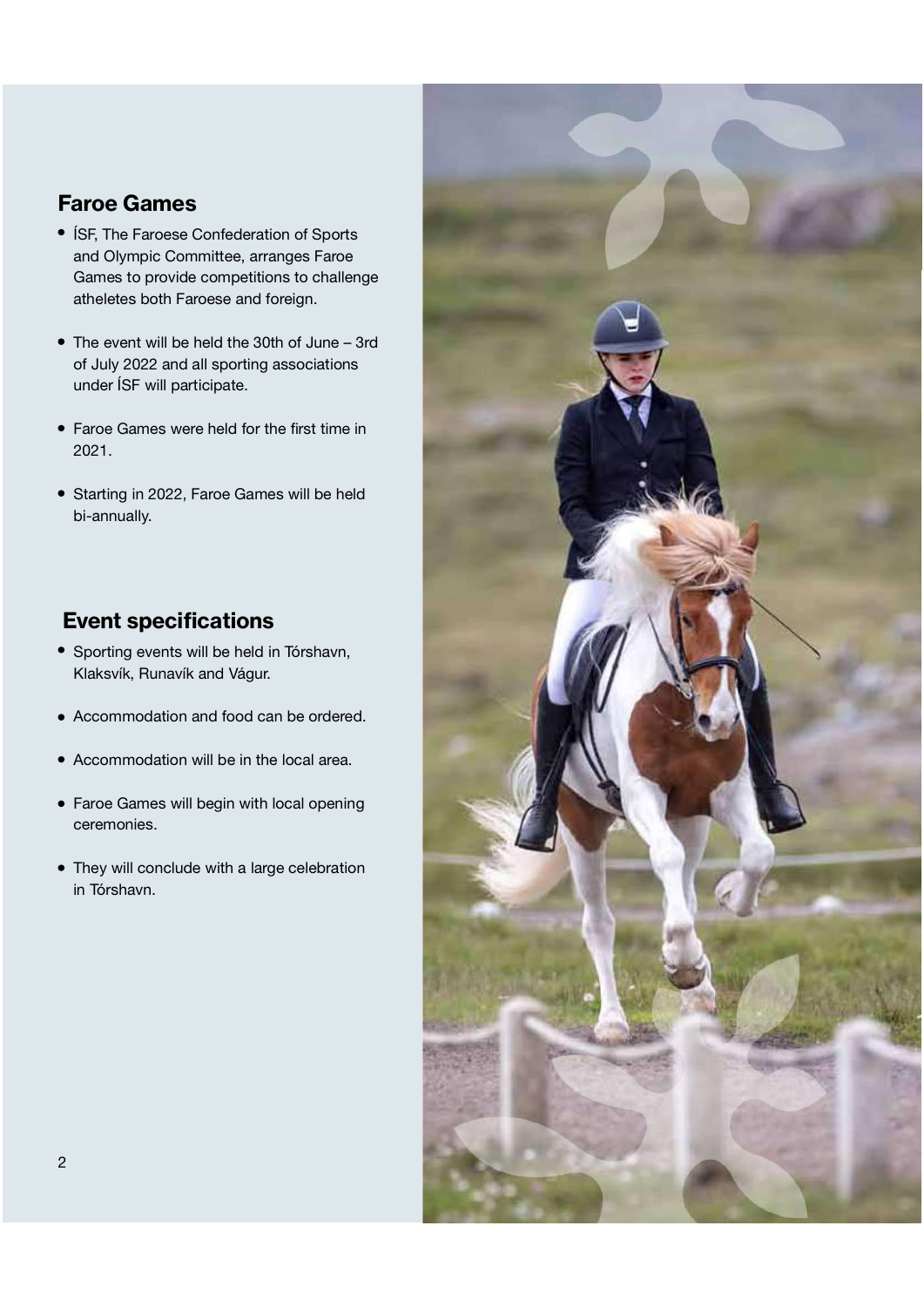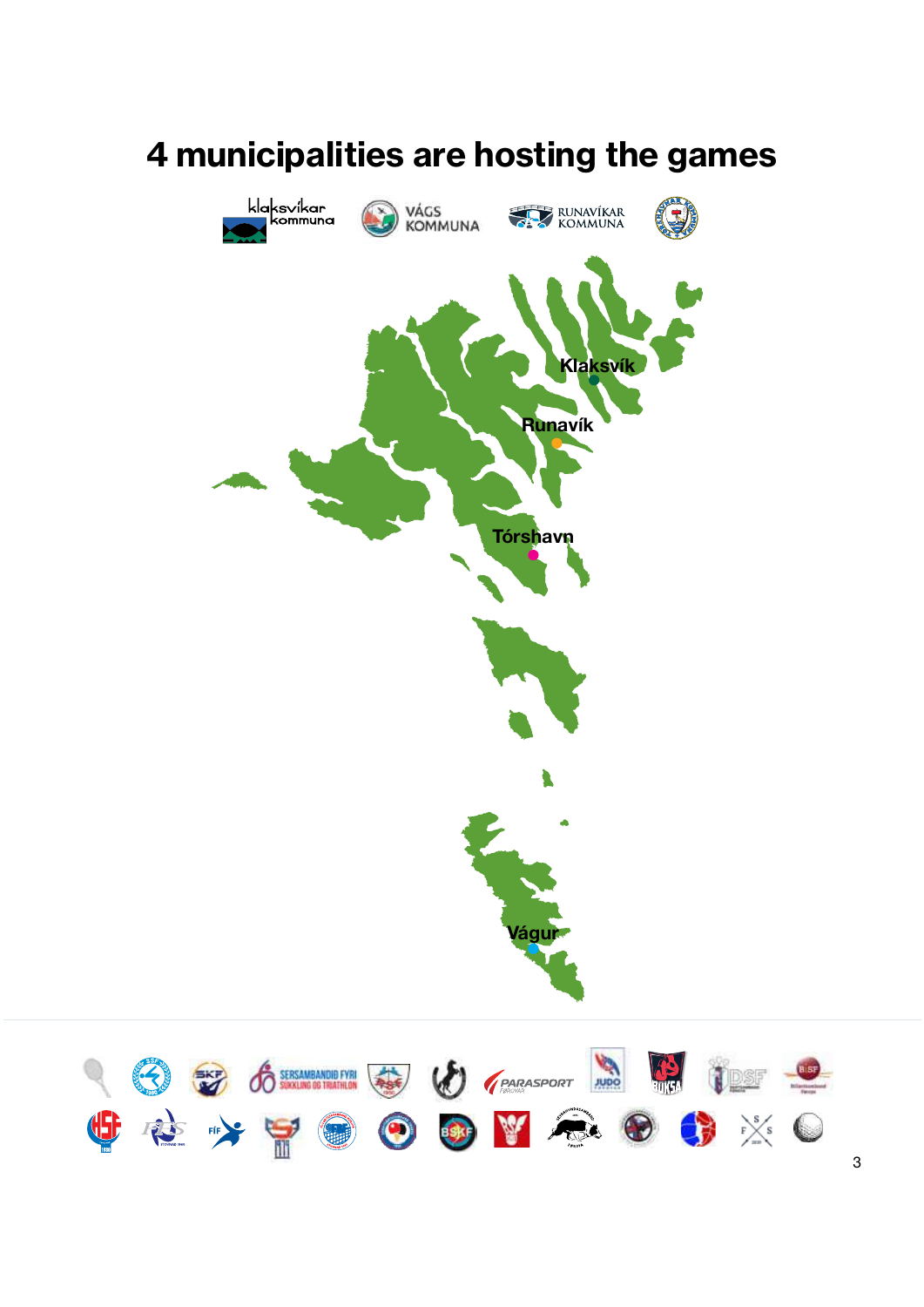

## **Participants**

- Both Faroese and foreign athletes are welcome to participate in Faroe Games.
- Sporting associations themselves decide whether to invite foreigners or not.
- Sign up and travel information on foroyaleikir.fo.
- All applicable COVID-19 restrictions will be followed. Relevant updates can be found on the website.